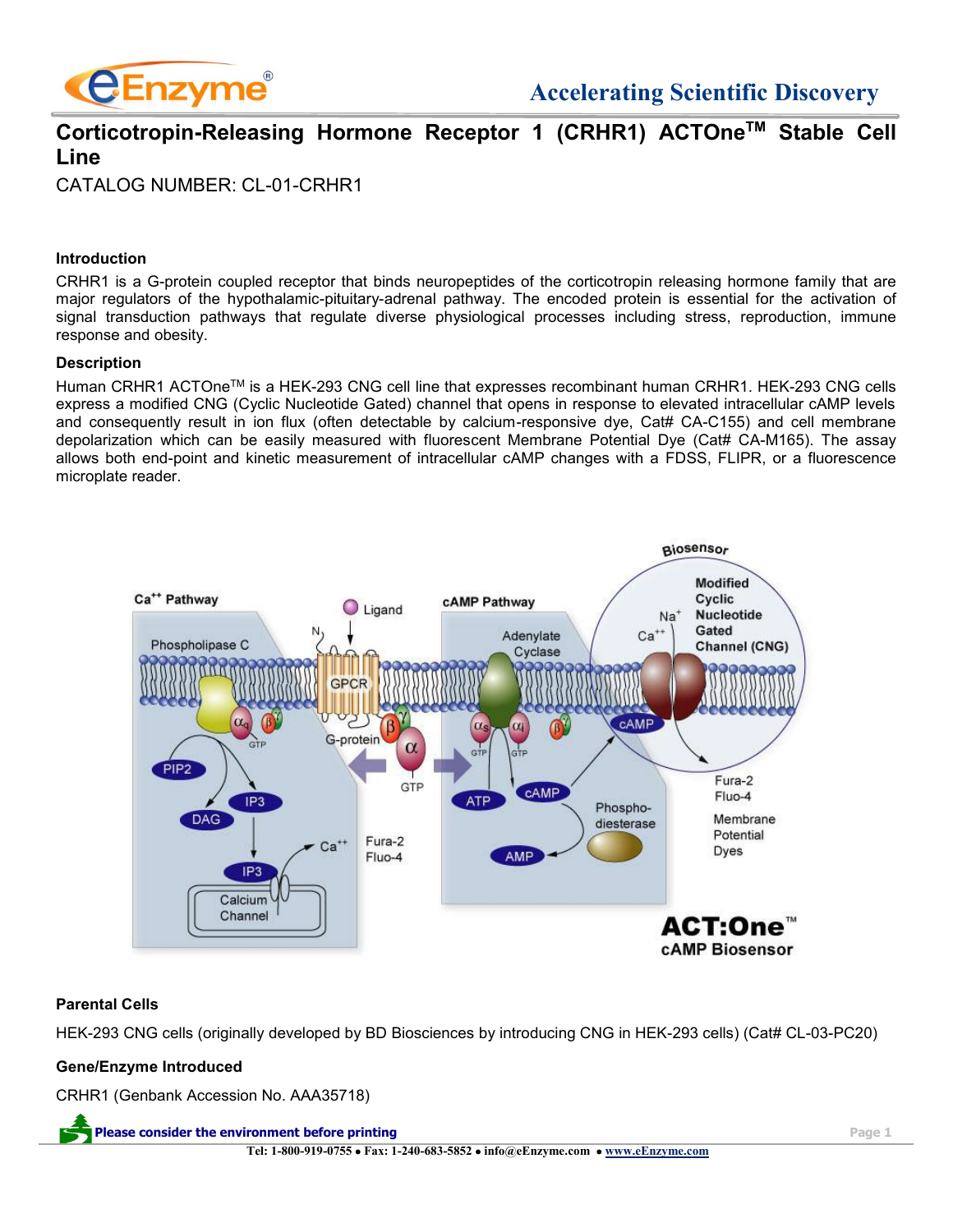

# **Accelerating Scientific Discovery**

## **Applications**

- cAMP dependent human CRHR1 receptor cell based assay
- cell based high-throughput screening of human CRHR1 receptor agonists/antagonists

### **Functional Test**

- this cell line has been tested positive for CRHR1 receptor specific response
- surviving rate: More than 2.5 million/vial on the second day after thawing
- the receptor specific activity is stable for 10 weeks continuous passage

#### **Mycoplasma Contamination Test**

This lot of cells has been tested and found to be free of mycoplasma contamination.

## **Content**

• Stable CRHR1 receptor cells: 1 mL (1 x 10<sup>6</sup> cells/mL in 70% DMEM, 20% FBS, 10% DMSO)

## **Growth Properties**

Adherent

## **Cell Culture Medium**

- Growth medium: DMEM-10% FBS supplemented with 250 µg/ml G418, 1 µg/ml Puromycin
- Freezing medium: 10% DMSO, 90% complete cell culture medium

#### **Subculturing Procedure**

- 1. Thaw the frozen cryovial of cells within 1-2 min by gentle agitation in a 37°C water bath. Decontaminate the cryovial by wiping the surface of the vial with 70% ethanol and transfer into a 75 cm<sup>2</sup> flask with 20 ml of complete DMEM growth medium.
- 2. Remove and discard culture medium next day, and then add fresh DMEM complete medium.
- 3. Monitor cell density daily. Cells should be passaged (1:3) when the culture reaches 90% confluence. Expected cell yield is between  $1.5 \times 10^5$  and  $2x 10^5$  viable cells/cm<sup>2</sup>.
- 4. Add 2.0 to 3.0 mL of 0.25% (w/v) trypsin-0.53 mM EDTA solution to the flask and observe cells under an inverted microscope until the cell layer is dispersed (usually within 15 to 20 minutes). **Note:** To avoid clumping do not agitate the cells by hitting or shaking the flask while waiting for the cells to detach. Place at 37°C to facilitate dispersal.
- 5. Transfer cell suspension to a 15mL centrifuge tube and spin at approximately 250 x *g* for 5 to 10 minutes.
- 6. Discard supernatant and resuspend cells in fresh growth medium. Add appropriate aliquots of the cell suspension to new culture vessels. An inoculum of 4 to 6 x 10<sup>4</sup> viable cells/cm<sup>2</sup> is recommended.
- 7. Incubate cultures at 37°C (5% CO2).

#### **Storage**

Remove the frozen cells from the dry ice packaging and immediately place the cells at a temperature below -130°C, preferably in liquid nitrogen vapor, until ready for use.